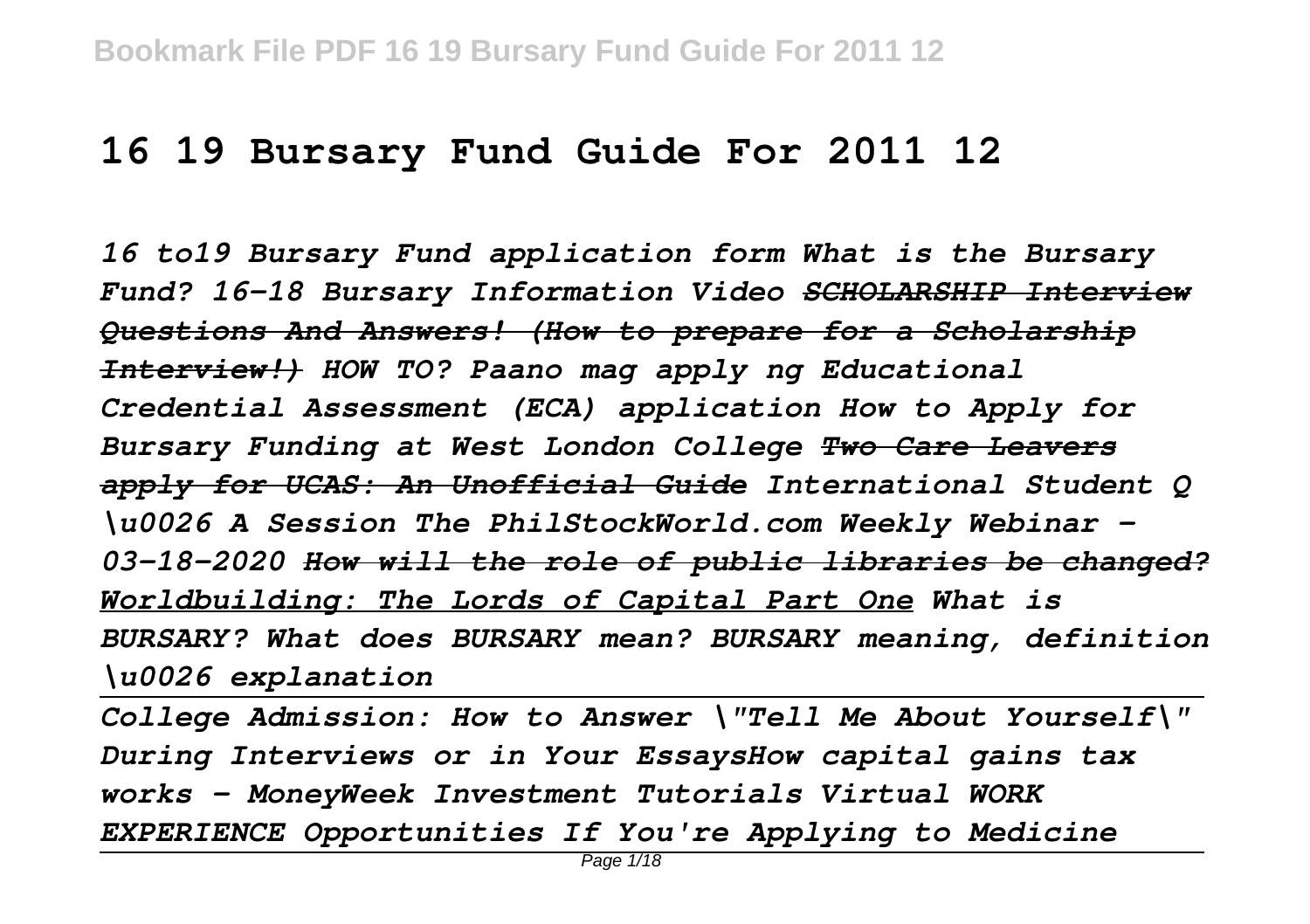## *Welcome to St. Lawrence College*

*Bursary, scholarship application letterSTUDY WITH ME (with music) 2.5 HOURS POMODORO SESSION! How to choose an Oxford college Told I wasn't GOOD ENOUGH for Oxford Q\u0026A with a Biomedical Sciences International Student at Oxford Starting to HATE Oxford? Introducing ESVConnect Virtual Open Day: Studying Art History for the first time Scholarships and Bursaries Sixth Form Orientation Evening Y12 Applicant Information Session Evening Study With Me 5-7:30PM UK TIME College Essentials Q \u0026 A*

*Public Council Meeting April 21, 2020 16 19 Bursary Fund Guide*

*Good practice Raising awareness of the 16 to 19 Bursary Fund. Information is distributed at open evenings for year 11 pupils from... Identifying students eligible for bursaries for vulnerable groups. Institutions can take the initiative to identify... Young people with caring responsibilities. Young ...*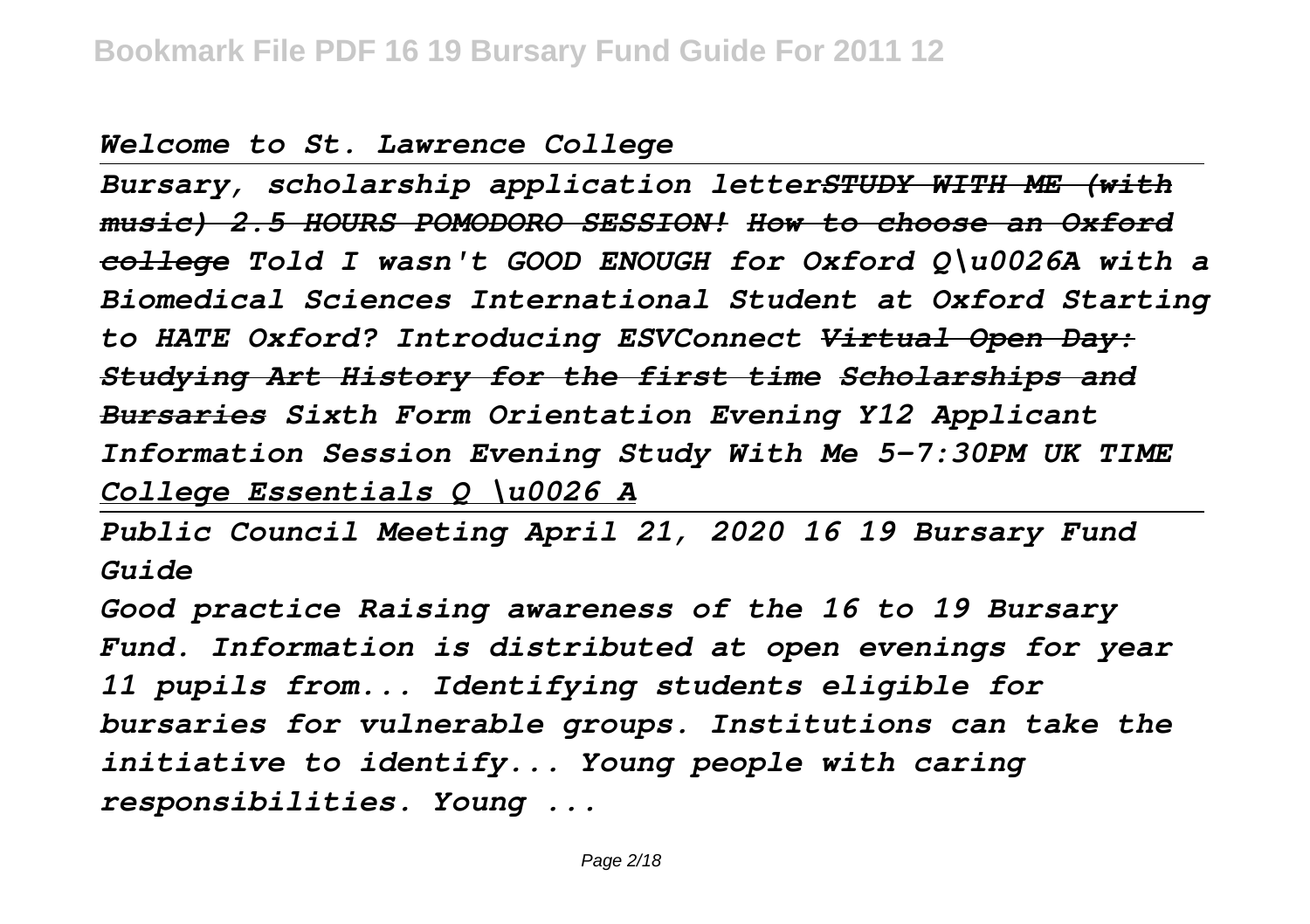*16 to 19 bursary fund guide 2020 to 2021 academic year ... Good practice Raising awareness of the 16 to 19 Bursary Fund. Information is distributed at open evenings for year eleven pupils from... Identifying students eligible for bursaries for vulnerable groups. Institutions can take the initiative to identify... Young people with caring responsibilities. ...*

*[Withdrawn] 16 to 19 Bursary Fund guide: 2019 to 2020 ... The 16 to 19 Bursary Fund is money the government has given to local authorities, schools, colleges and other education and training providers (education institutions) to support students who need...*

*Advice for young people: 16 to 19 Bursary Fund guide - GOV.UK You could get a bursary to help with education-related costs if you're aged 16 to 19 and: studying at a publicly funded school or college in England - not a university on a* Page 3/18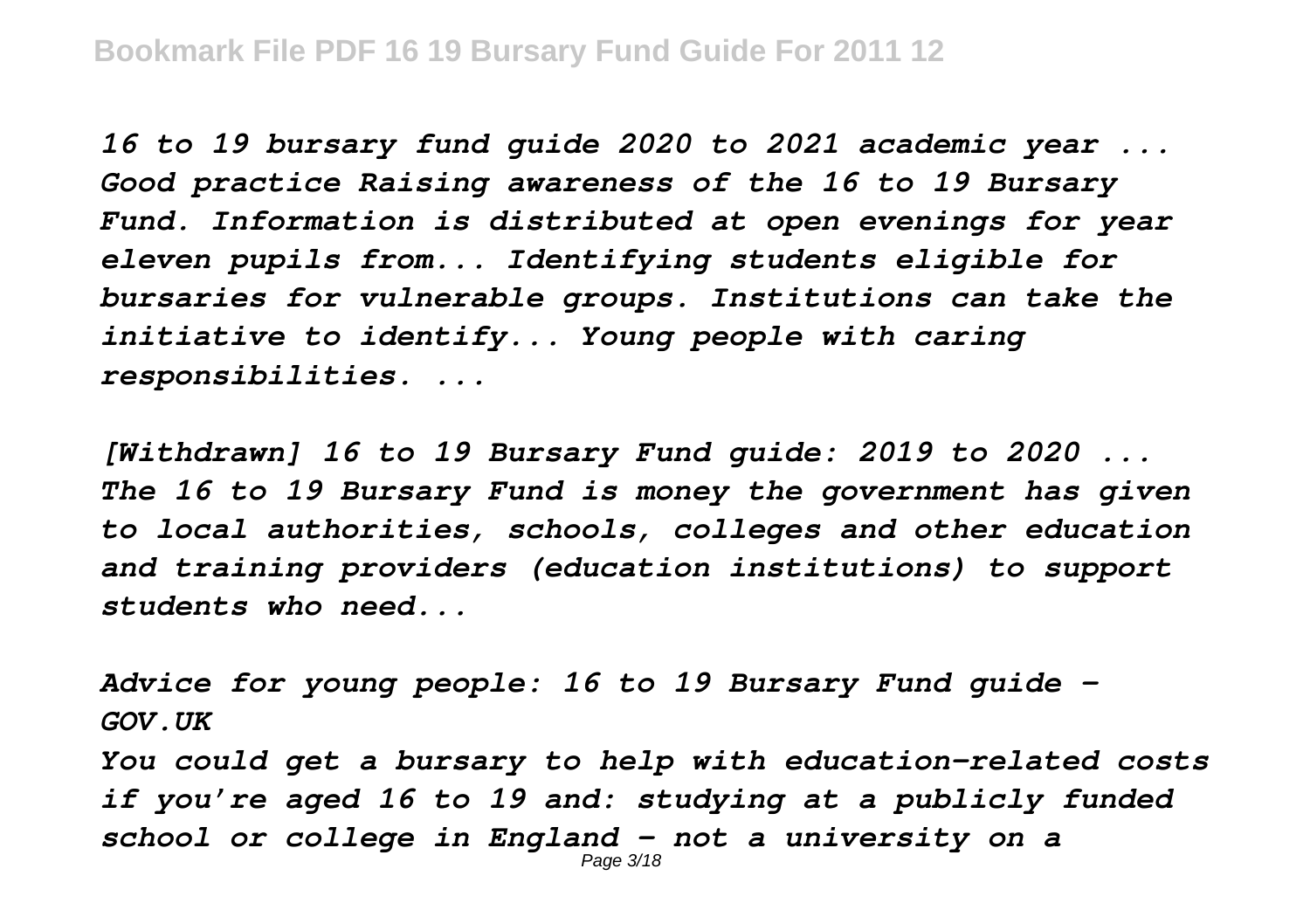*training course,...*

*16 to 19 Bursary Fund - GOV.UK*

*The 16-19 Bursary Fund is provided by the government to help support students who face barriers to participating and continuing in their studies. The financial support you receive is linked to attendance, behaviour and performance. The NCS accepts the principles agreed by the Association of Colleges which are set out below:*

*STATEMENT & GUIDANCE ON THE 16 19 BURSARY FUND 2019/20 This guidance is for all institutions that administer the 16 to 19 Bursary Fund. This includes schools, academies, FE colleges, sixth-form colleges, training providers, independent specialist...*

*16 to 19 bursary fund guide - gov.uk This audit guide is designed to sit alongside the 16 to 19 Bursary Fund guide for the 2017 to 2018 academic year which* Page 4/18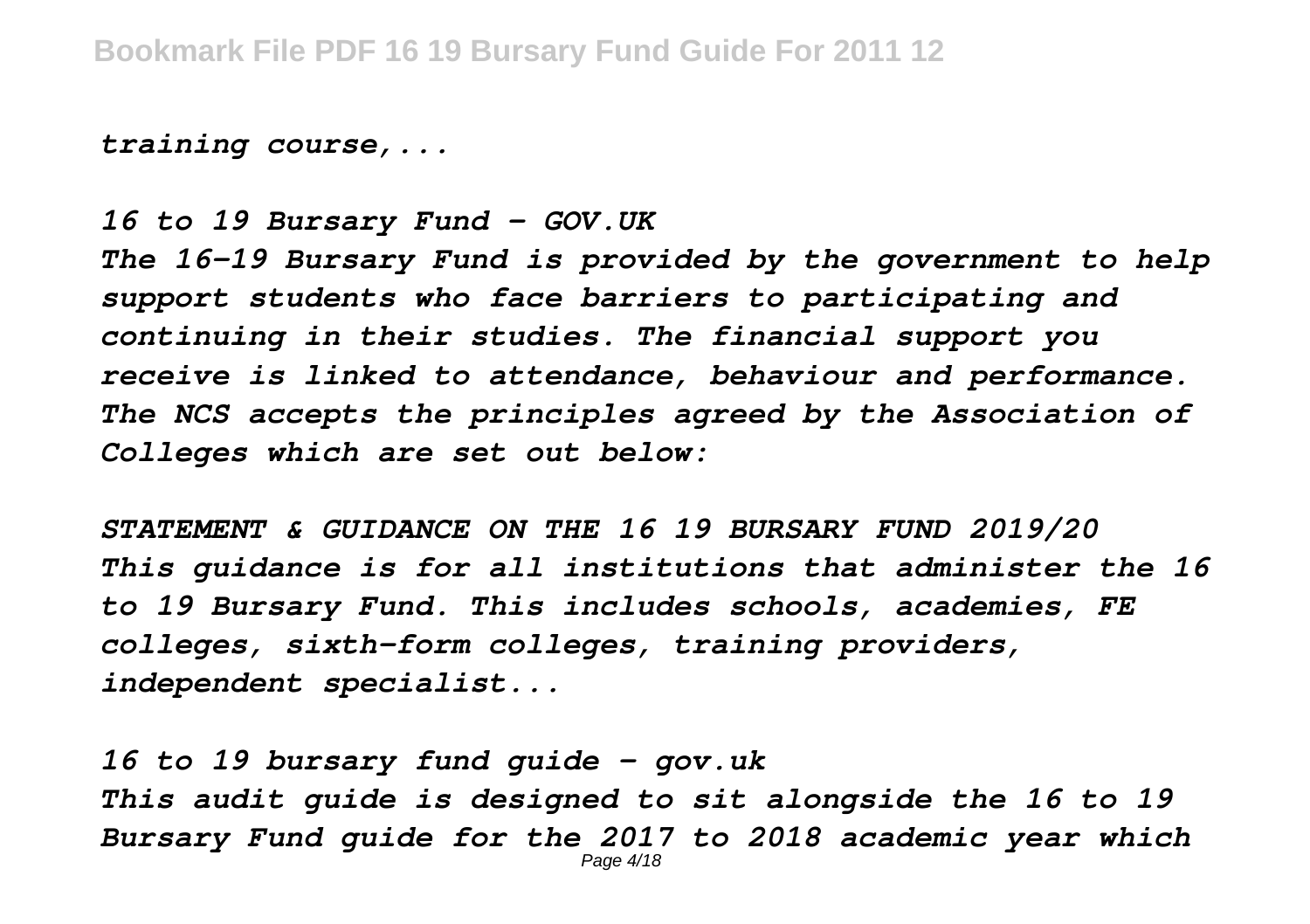*provides more information about bursary fund eligibility and processes.*

*16 to 19 Bursary Fund: local authority audit guide - GOV.UK 16 to 19 Bursary Fund: Summary This is a list of the most important things that institutions should and shouldn't do when administering the 16 to 19 Bursary Fund. This does not replace the 16 to 19...*

*16 to 19 Bursary Fund: Summary This is a list of the most ...*

*The 16 to 19 Bursary Fund guide is clear that any 14 to 16 year olds at these providers are not in scope for Bursary Fund support. However, as an exception to normal rules, further education...*

*Coronavirus (COVID-19) specific criteria for additional 16 ... the 16 to 19 Bursary Fund guide for the 2020 to 2021* Page 5/18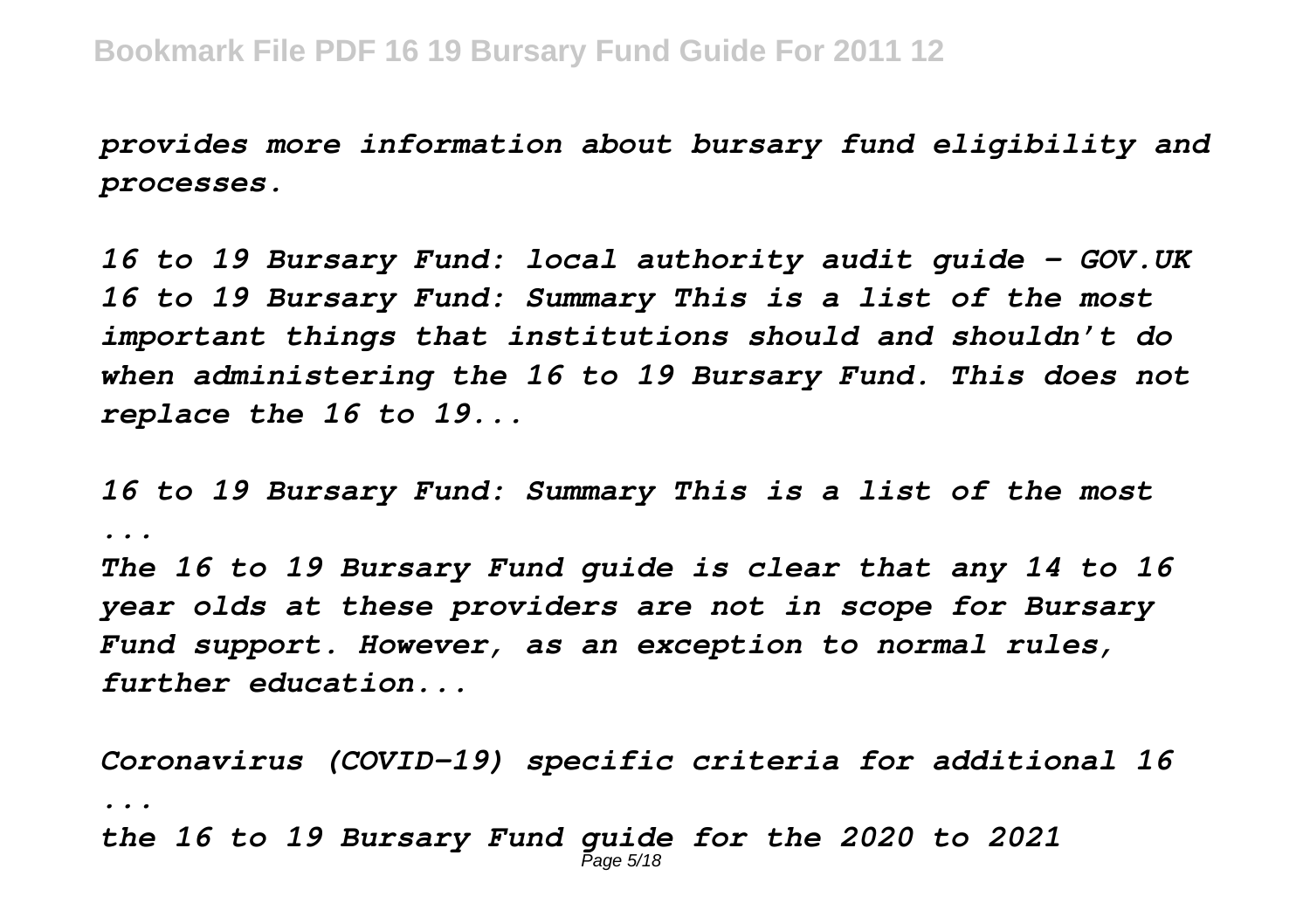*academic year. The guide sets out the funding rules for the bursary fund and forms part of institutions' ESFA funding agreements. Institutions...*

*16 to 19 education: financial support for students - GOV.UK Launceston College 16 – 19 Bursary Fund 2018-2019 Guidance Notes. Introduction. The 16 to 19 Bursary Fund is money the government has given to local authorities, schools, colleges and other education and training providers (education institutions) to give to students who need financial help to stay in education.*

*16-19 Bursary Fund – Guide for*

*If you are studying for a FE qualification, there are a range of financial support options available to you: The 16-19 Bursary Fund is available to students aged 16-18 (under 19 on 31st August) with a total household income of less that £26,000 per year, or are in receipt of, or supported by someone who is in receipt of, a qualifying* Page 6/18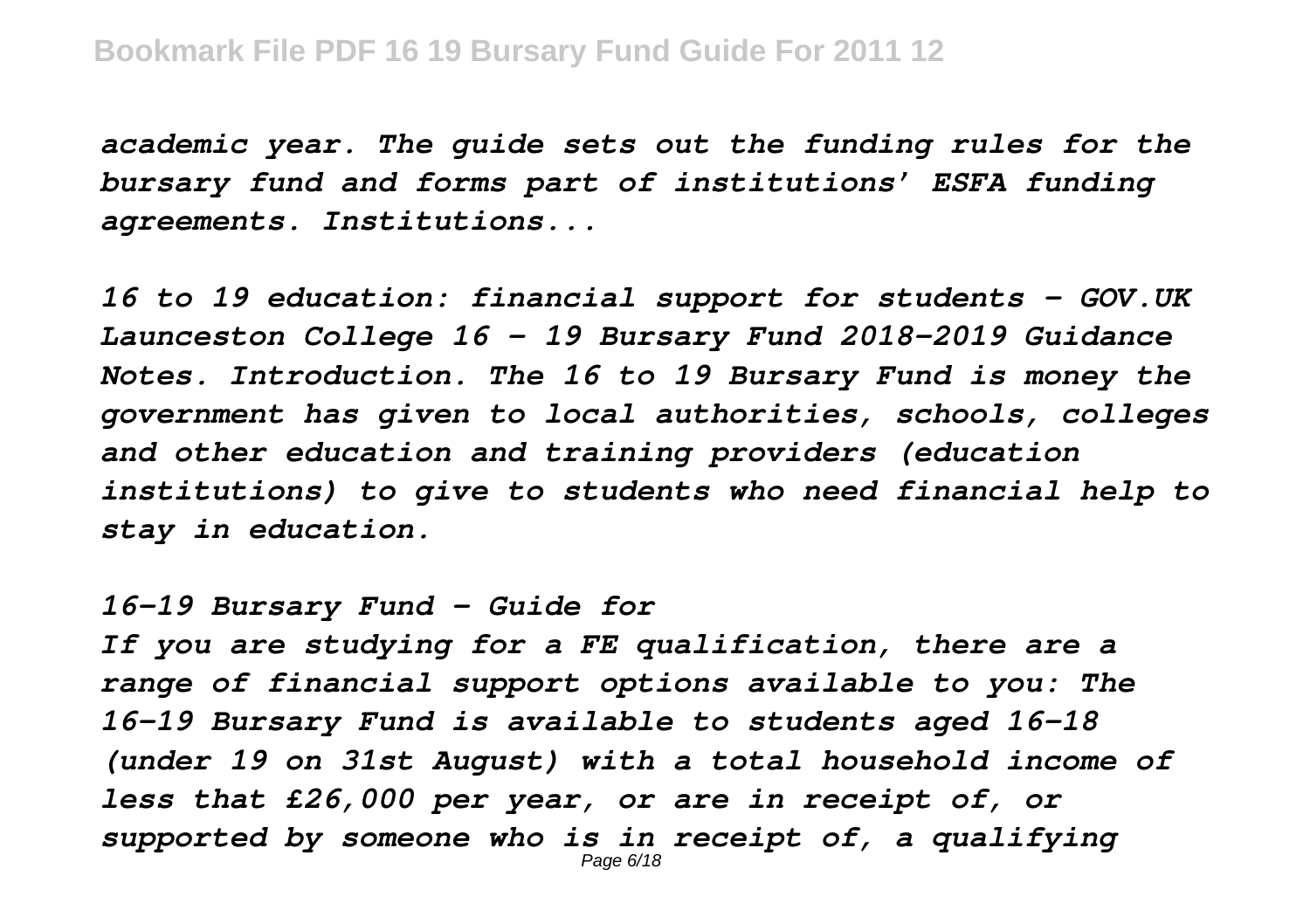*benefit.*

*Financial support*

*16-19 Bursary Fund Guide 2020-2021 The 16-19 Bursary Fund is a contribution to College related costs incurred by students. This bursary is provided to ensure that students who qualify are given a contribution towards some of the costs of study.*

*16-19 Bursary Fund Guide 2020-2021 - Xaverian College This guide provides information to schools, colleges, Academies, training providers and local authorities (providers) on the operation of the 16-19 Bursary Fund. It is non-statutory and sets out the arrangements the Secretary of State intends to make under section 14 of the Education Act 2002.*

*16-19 Bursary Fund Guide for 2012/13 16-19 Bursary Fund The 16-18 Bursary fund is for students* Page 7/18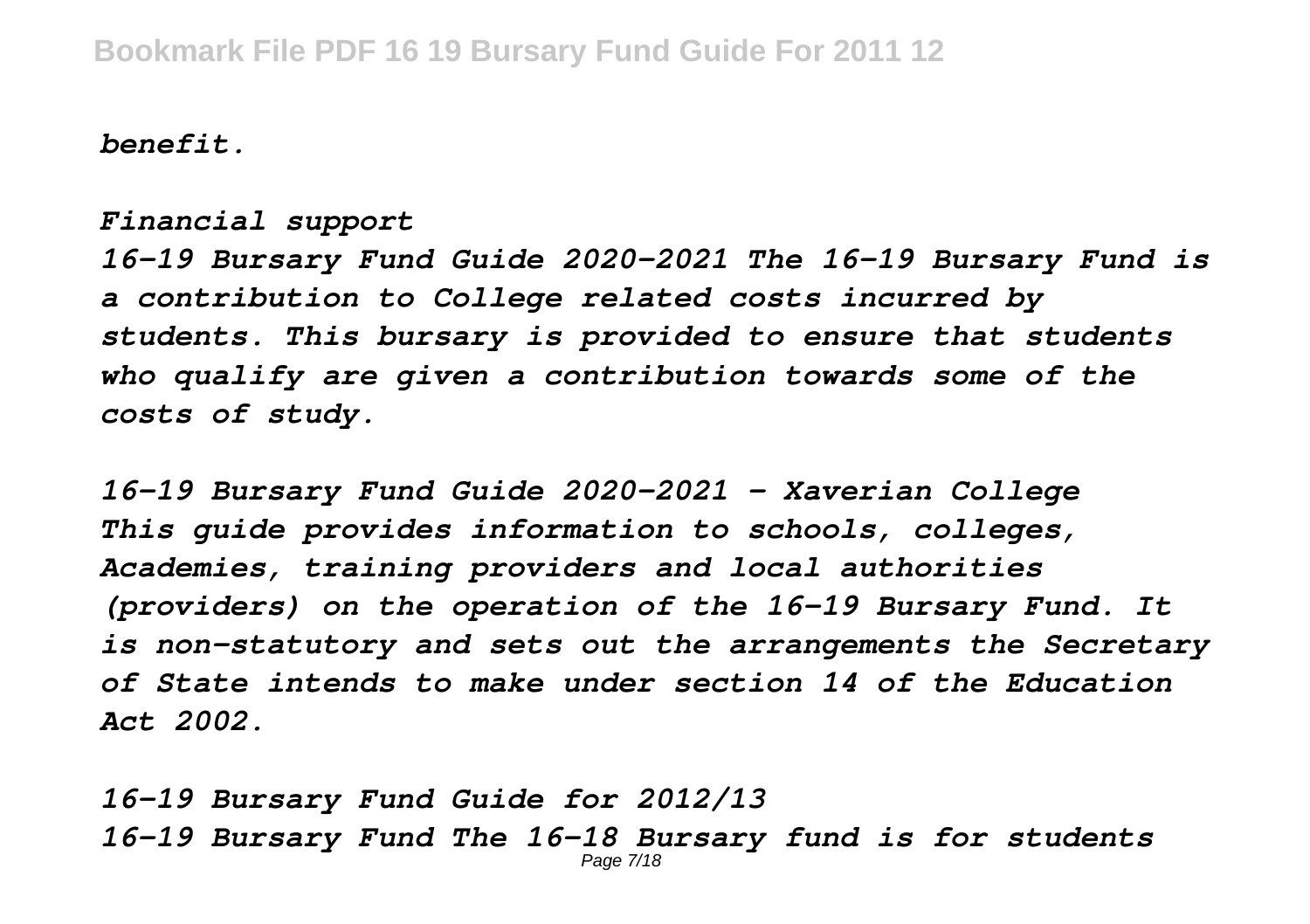*who need some financial support to support them while in education. The bursary fund can be used to contribute towards the cost of expenses such as a college bus pass or funds, essential equipment, compulsory trips, UCAS fee's, DBS etc. Two types of bursary are available:*

*College Bursary Fund | Southport College The 16-19 Bursary Fund Guide for 2013/14 re-emphasises the importance of ensuring available funds are targeted at those students experiencing the greatest financial disadvantages, that the amounts...*

*16 to 19 Bursary Fund - gov.uk*

*The bursary scheme exists to provide financial support to remove barriers to participation in Post 16 Learning. The college has a cash-limited fund, allocated by the Department for Education, which will be used wherever possible to provide support to those most in need in order to enable students to continue and complete their course.*

Page 8/18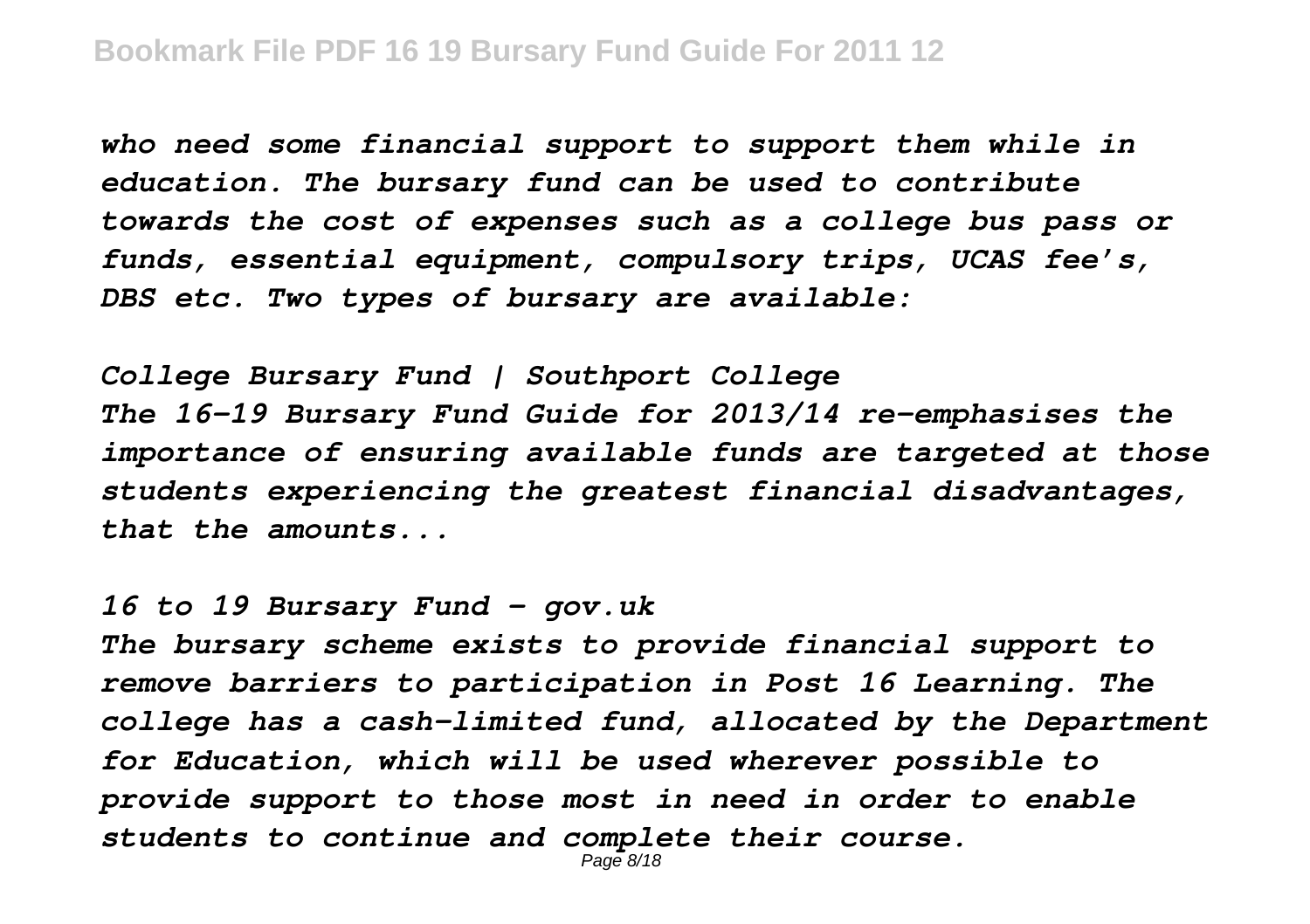*Policy Statement 16-19 Bursary Fund 2020/21 Academic Year The 16 to 19 Bursary Fund provides financial support to help students overcome specific barriers to participation so they can remain in education.*

*16 to 19 Bursary Fund guide: 2018 to 2019 academic year - GOV*

*16-19 Bursary Fund 16-19 Bursary Fund The College administers the Government funded Further Education Free School Meals (FSM) and 16-19 Bursary Fund. Please note receipt of free meals in secondary school is not an automatic continuation in Sixth Form.*

*16 to19 Bursary Fund application form What is the Bursary Fund? 16-18 Bursary Information Video SCHOLARSHIP Interview Questions And Answers! (How to prepare for a Scholarship* Page 9/18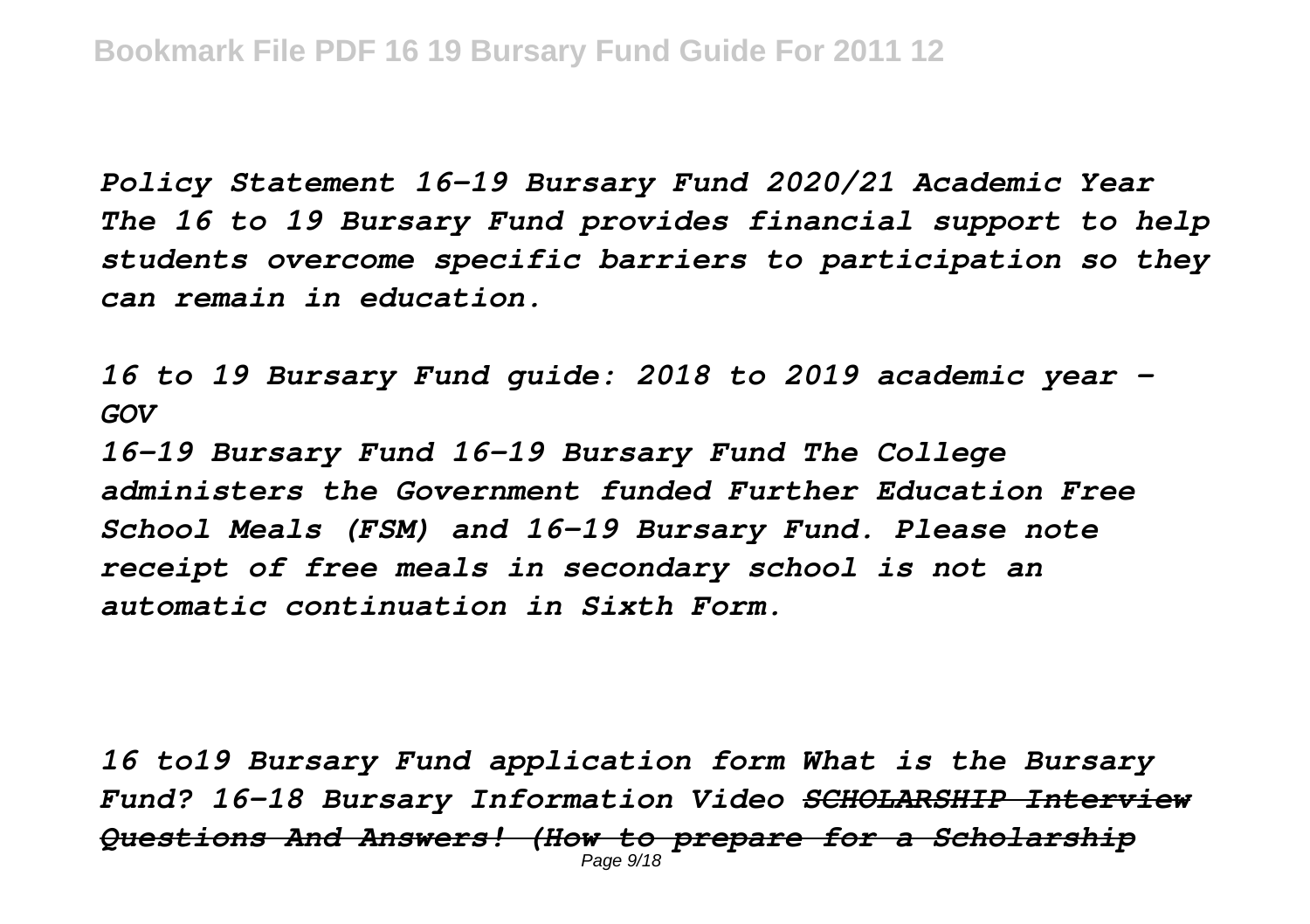*Interview!) HOW TO? Paano mag apply ng Educational Credential Assessment (ECA) application How to Apply for Bursary Funding at West London College Two Care Leavers apply for UCAS: An Unofficial Guide International Student Q \u0026 A Session The PhilStockWorld.com Weekly Webinar - 03-18-2020 How will the role of public libraries be changed? Worldbuilding: The Lords of Capital Part One What is BURSARY? What does BURSARY mean? BURSARY meaning, definition \u0026 explanation*

*College Admission: How to Answer \"Tell Me About Yourself\" During Interviews or in Your EssaysHow capital gains tax works - MoneyWeek Investment Tutorials Virtual WORK EXPERIENCE Opportunities If You're Applying to Medicine*

*Welcome to St. Lawrence College*

*Bursary, scholarship application letterSTUDY WITH ME (with music) 2.5 HOURS POMODORO SESSION! How to choose an Oxford college Told I wasn't GOOD ENOUGH for Oxford Q\u0026A with a Biomedical Sciences International Student at Oxford Starting to HATE Oxford? Introducing ESVConnect Virtual Open Day:* Page 10/18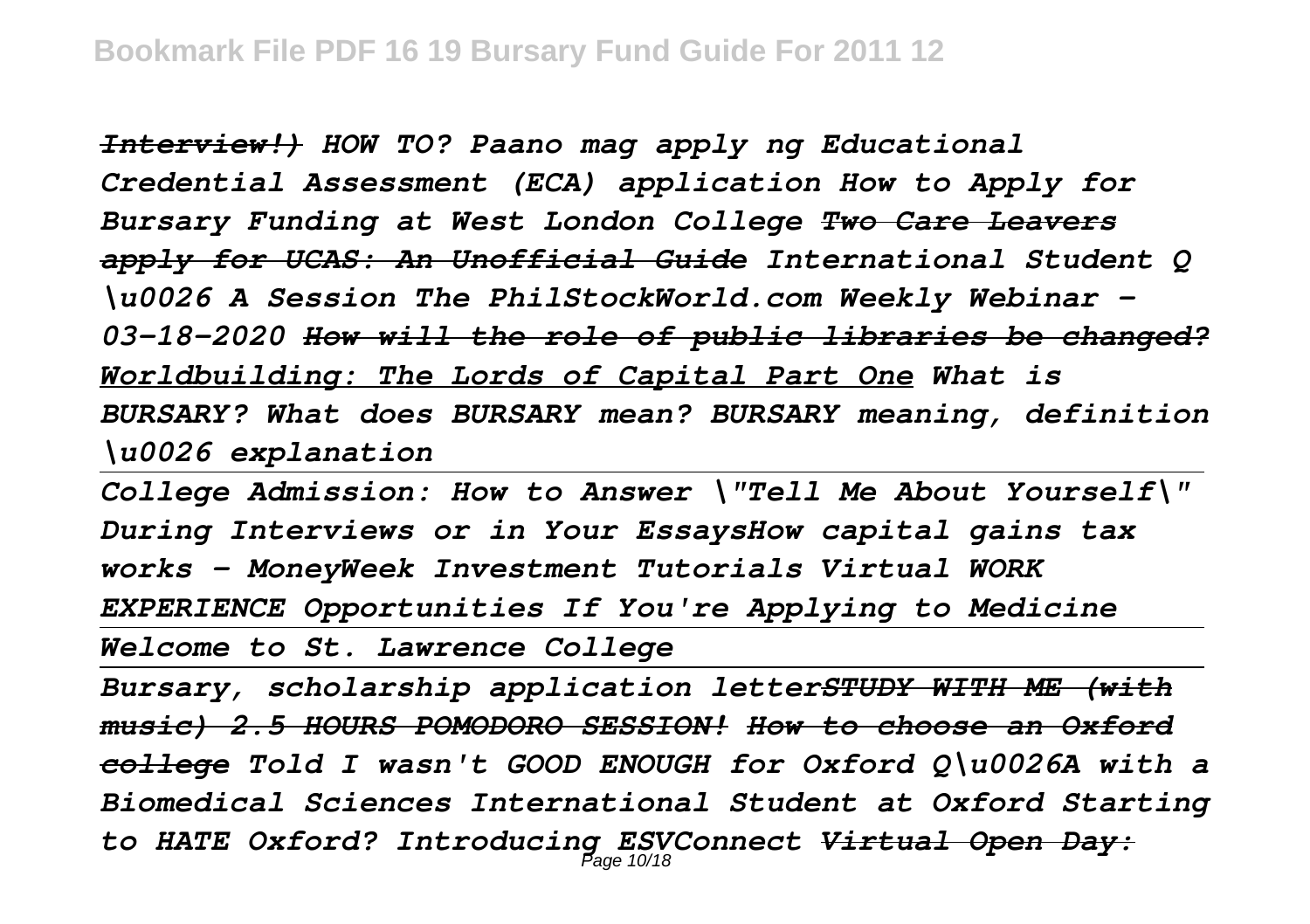*Studying Art History for the first time Scholarships and Bursaries Sixth Form Orientation Evening Y12 Applicant Information Session Evening Study With Me 5-7:30PM UK TIME College Essentials Q \u0026 A*

*Public Council Meeting April 21, 2020 16 19 Bursary Fund Guide*

*Good practice Raising awareness of the 16 to 19 Bursary Fund. Information is distributed at open evenings for year 11 pupils from... Identifying students eligible for bursaries for vulnerable groups. Institutions can take the initiative to identify... Young people with caring responsibilities. Young ...*

*16 to 19 bursary fund guide 2020 to 2021 academic year ... Good practice Raising awareness of the 16 to 19 Bursary Fund. Information is distributed at open evenings for year eleven pupils from... Identifying students eligible for bursaries for vulnerable groups. Institutions can take the initiative to identify... Young people with caring* Page 11/18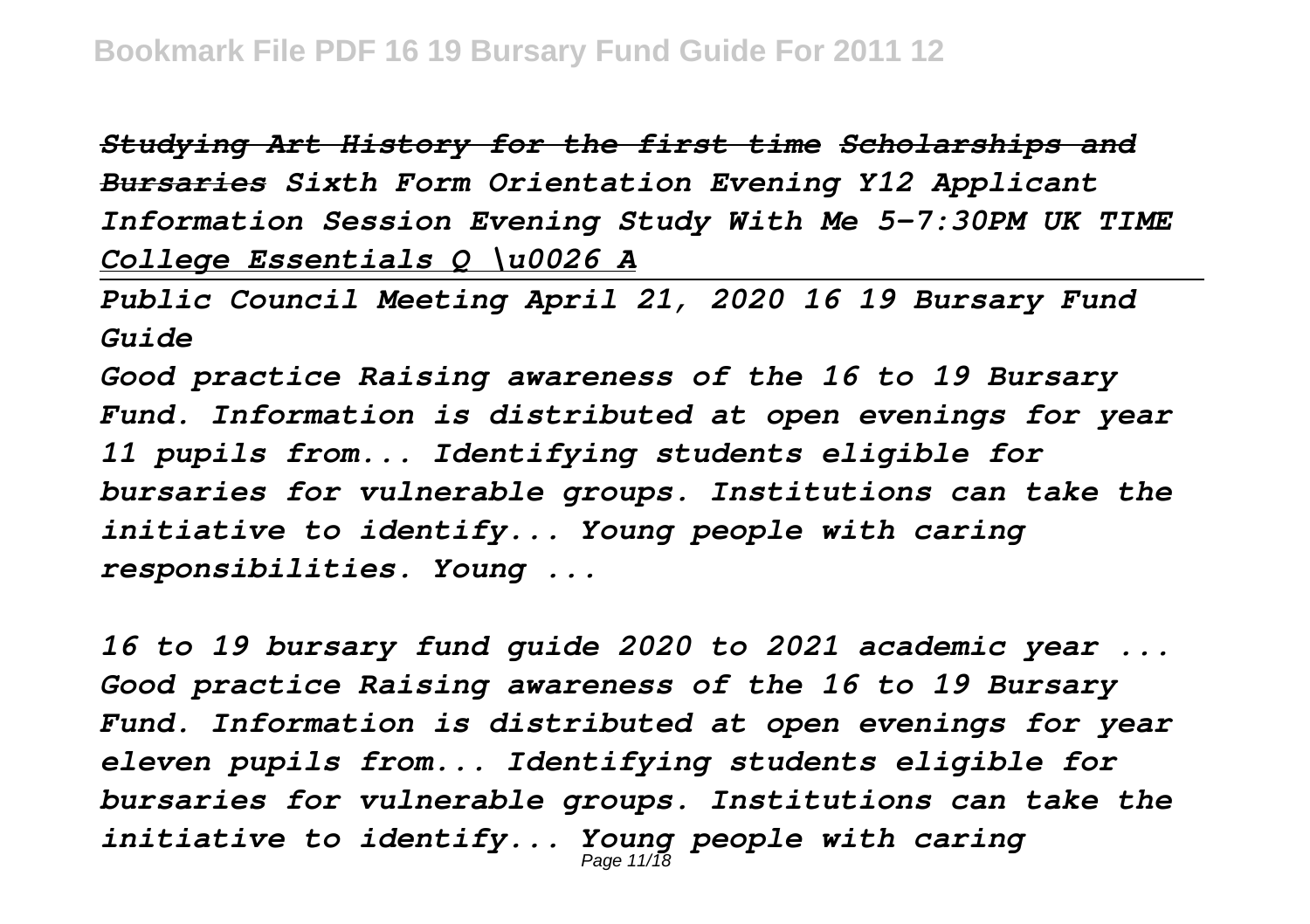*responsibilities. ...*

*[Withdrawn] 16 to 19 Bursary Fund guide: 2019 to 2020 ... The 16 to 19 Bursary Fund is money the government has given to local authorities, schools, colleges and other education and training providers (education institutions) to support students who need...*

*Advice for young people: 16 to 19 Bursary Fund guide - GOV.UK*

*You could get a bursary to help with education-related costs if you're aged 16 to 19 and: studying at a publicly funded school or college in England - not a university on a training course,...*

*16 to 19 Bursary Fund - GOV.UK The 16-19 Bursary Fund is provided by the government to help support students who face barriers to participating and continuing in their studies. The financial support you* Page 12/18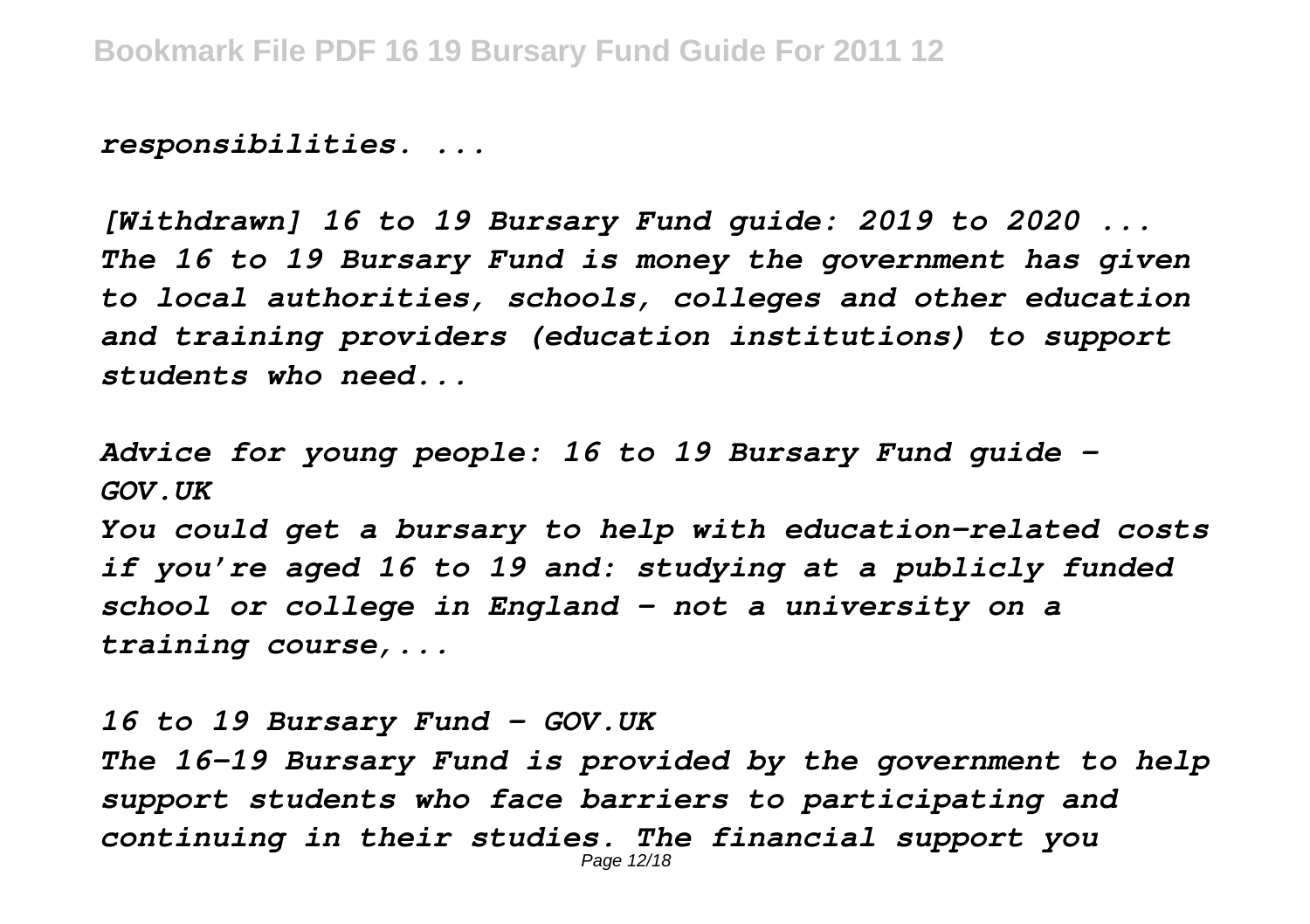*receive is linked to attendance, behaviour and performance. The NCS accepts the principles agreed by the Association of Colleges which are set out below:*

*STATEMENT & GUIDANCE ON THE 16 19 BURSARY FUND 2019/20 This guidance is for all institutions that administer the 16 to 19 Bursary Fund. This includes schools, academies, FE colleges, sixth-form colleges, training providers, independent specialist...*

*16 to 19 bursary fund guide - gov.uk This audit guide is designed to sit alongside the 16 to 19 Bursary Fund guide for the 2017 to 2018 academic year which provides more information about bursary fund eligibility and processes.*

*16 to 19 Bursary Fund: local authority audit guide - GOV.UK 16 to 19 Bursary Fund: Summary This is a list of the most important things that institutions should and shouldn't do* Page 13/18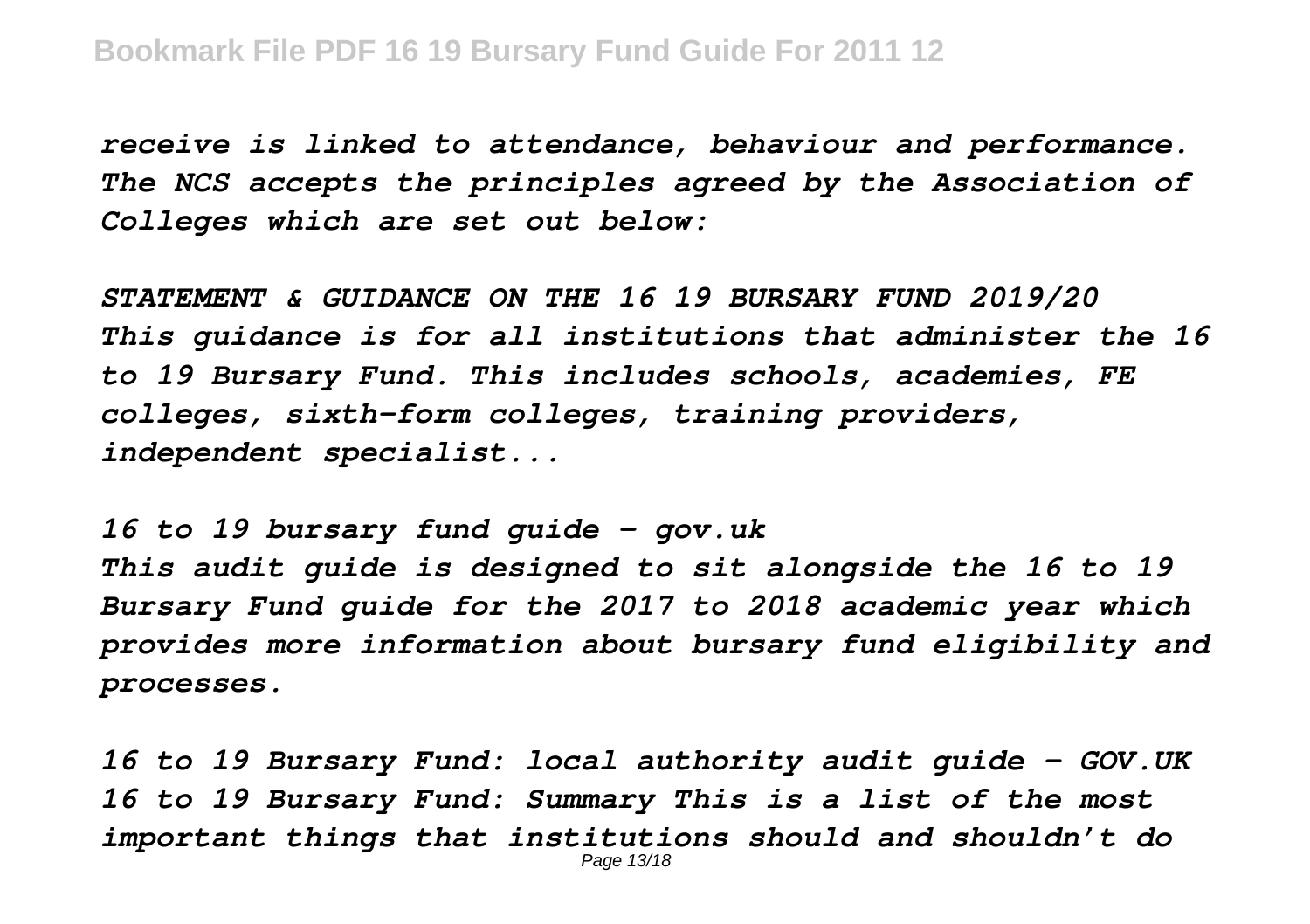*when administering the 16 to 19 Bursary Fund. This does not replace the 16 to 19...*

*16 to 19 Bursary Fund: Summary This is a list of the most ...*

*The 16 to 19 Bursary Fund guide is clear that any 14 to 16 year olds at these providers are not in scope for Bursary Fund support. However, as an exception to normal rules, further education...*

*Coronavirus (COVID-19) specific criteria for additional 16 ...*

*the 16 to 19 Bursary Fund guide for the 2020 to 2021 academic year. The guide sets out the funding rules for the bursary fund and forms part of institutions' ESFA funding agreements. Institutions...*

*16 to 19 education: financial support for students - GOV.UK Launceston College 16 – 19 Bursary Fund 2018-2019 Guidance* Page 14/18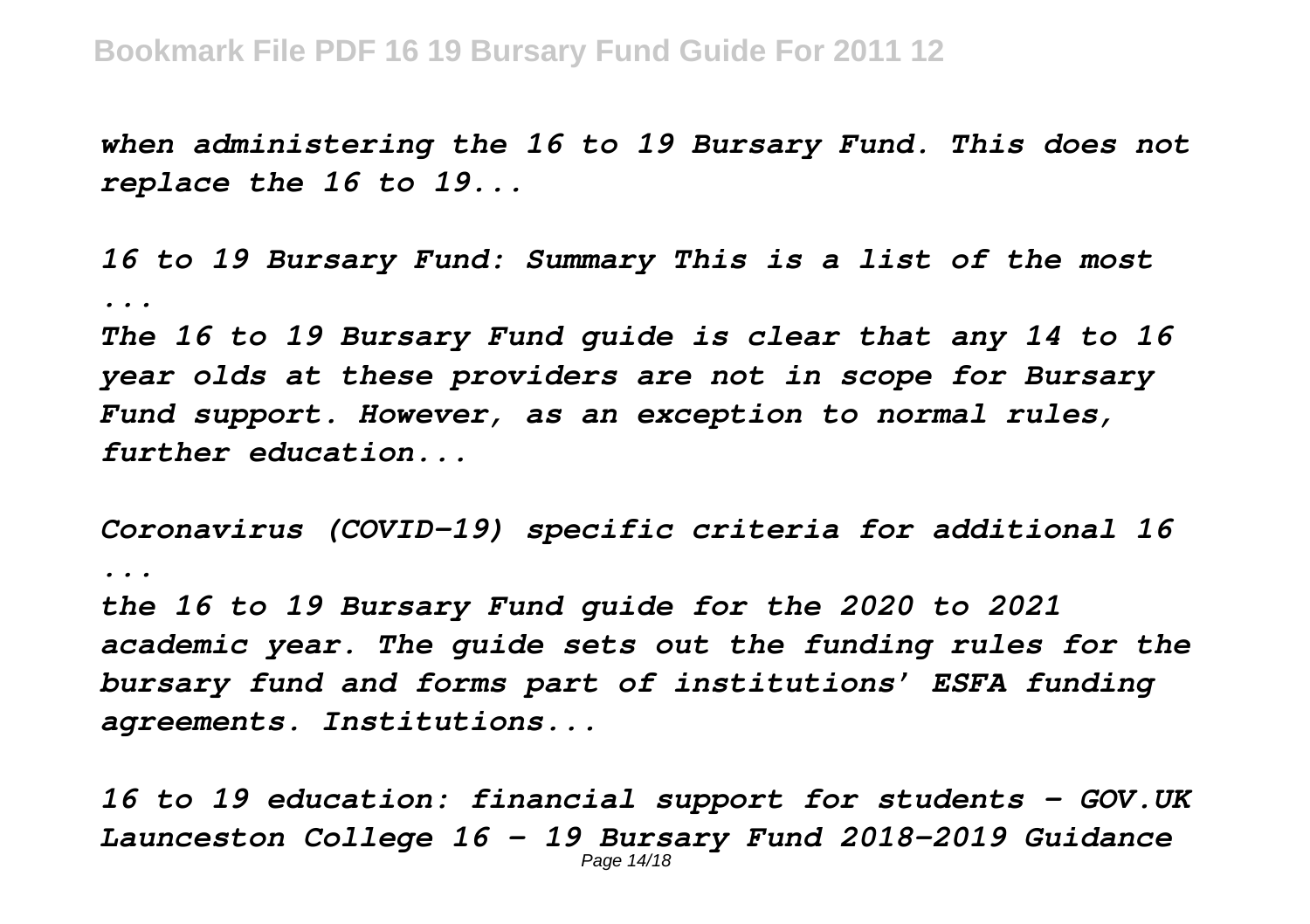*Notes. Introduction. The 16 to 19 Bursary Fund is money the government has given to local authorities, schools, colleges and other education and training providers (education institutions) to give to students who need financial help to stay in education.*

*16-19 Bursary Fund – Guide for If you are studying for a FE qualification, there are a range of financial support options available to you: The 16-19 Bursary Fund is available to students aged 16-18 (under 19 on 31st August) with a total household income of less that £26,000 per year, or are in receipt of, or supported by someone who is in receipt of, a qualifying benefit.*

*Financial support 16-19 Bursary Fund Guide 2020-2021 The 16-19 Bursary Fund is a contribution to College related costs incurred by students. This bursary is provided to ensure that students* Page 15/18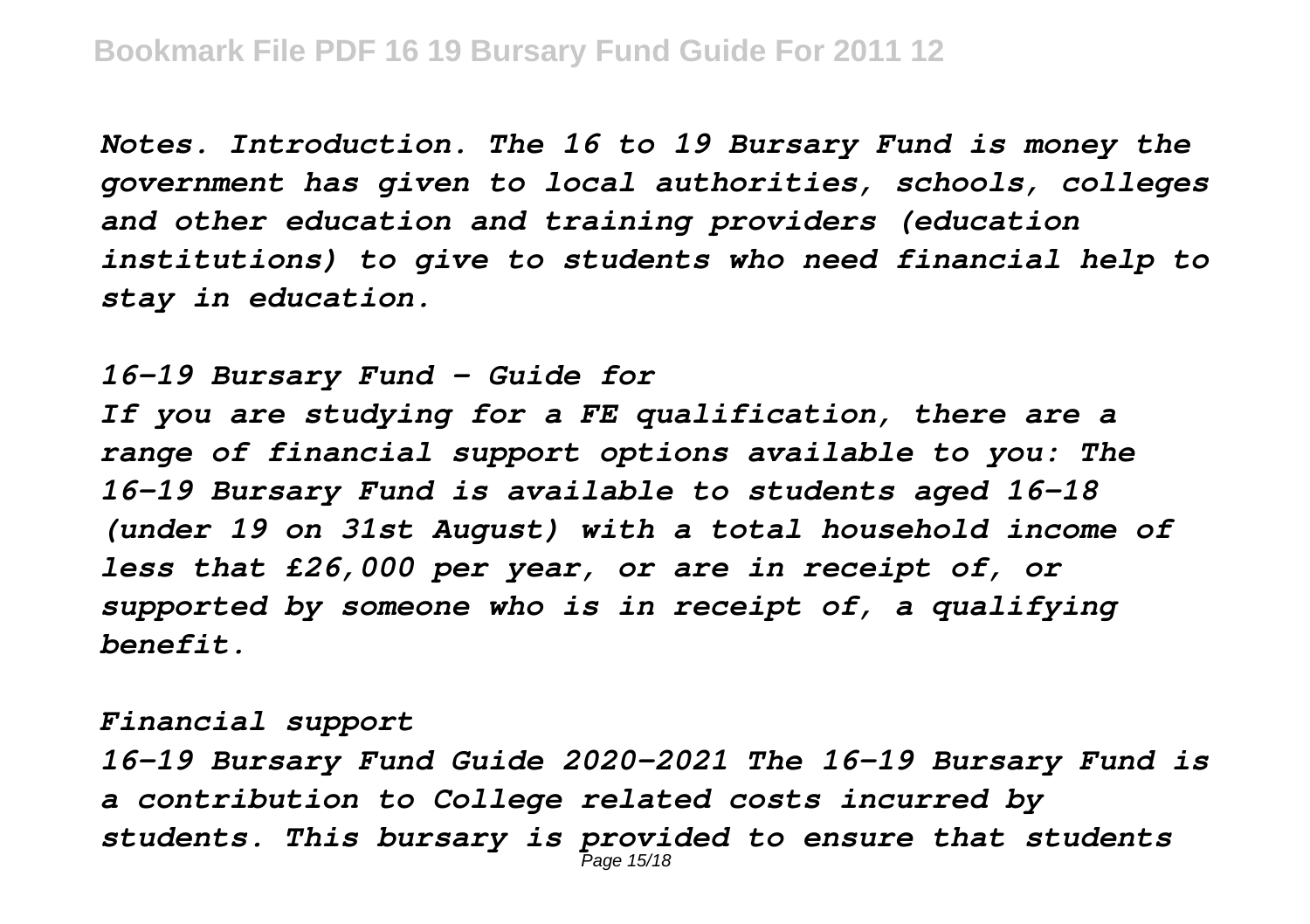*who qualify are given a contribution towards some of the costs of study.*

*16-19 Bursary Fund Guide 2020-2021 - Xaverian College This guide provides information to schools, colleges, Academies, training providers and local authorities (providers) on the operation of the 16-19 Bursary Fund. It is non-statutory and sets out the arrangements the Secretary of State intends to make under section 14 of the Education Act 2002.*

*16-19 Bursary Fund Guide for 2012/13*

*16-19 Bursary Fund The 16-18 Bursary fund is for students who need some financial support to support them while in education. The bursary fund can be used to contribute towards the cost of expenses such as a college bus pass or funds, essential equipment, compulsory trips, UCAS fee's, DBS etc. Two types of bursary are available:*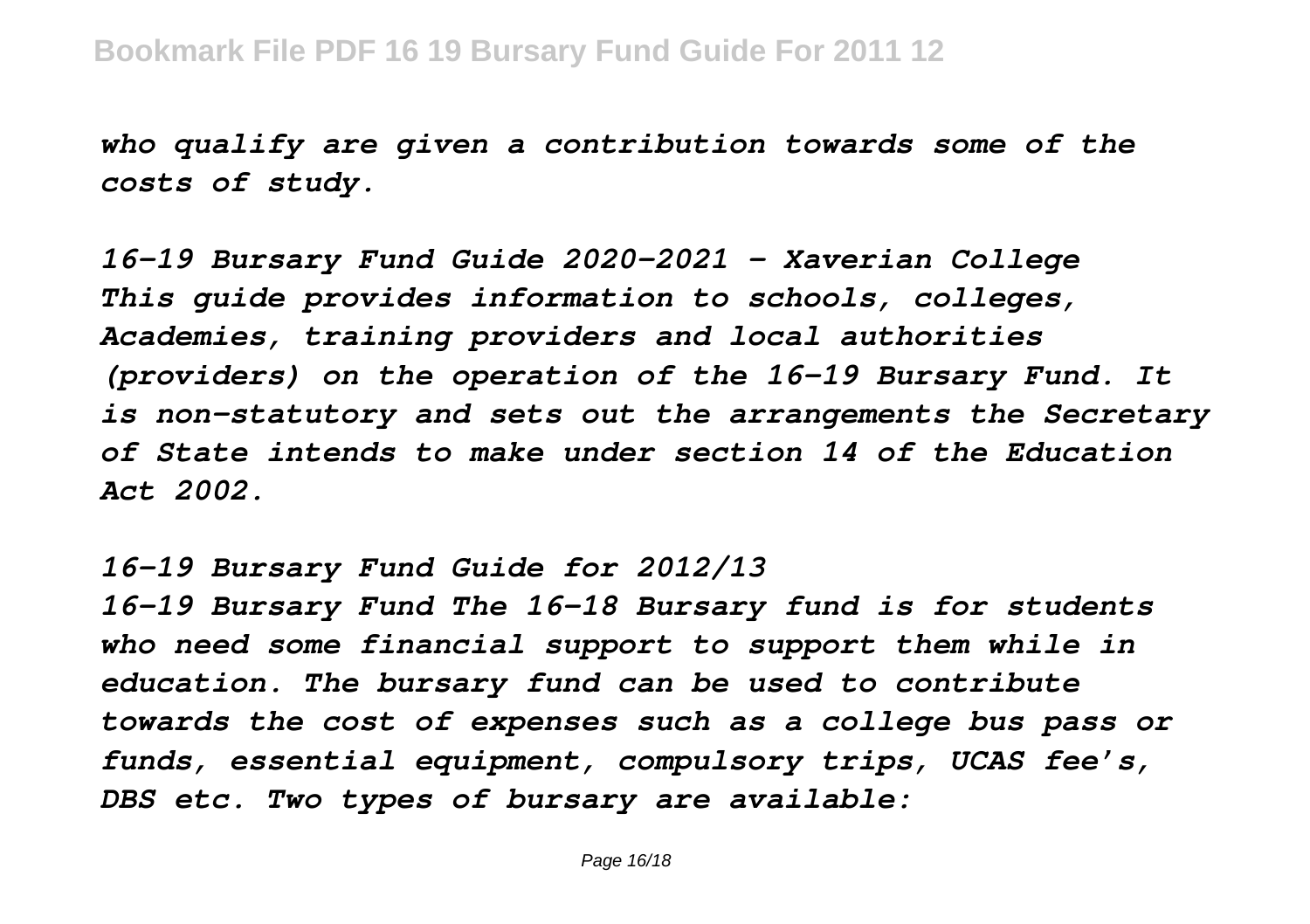*College Bursary Fund | Southport College The 16-19 Bursary Fund Guide for 2013/14 re-emphasises the importance of ensuring available funds are targeted at those students experiencing the greatest financial disadvantages, that the amounts...*

*16 to 19 Bursary Fund - gov.uk The bursary scheme exists to provide financial support to remove barriers to participation in Post 16 Learning. The college has a cash-limited fund, allocated by the Department for Education, which will be used wherever possible to provide support to those most in need in order to enable students to continue and complete their course.*

*Policy Statement 16-19 Bursary Fund 2020/21 Academic Year The 16 to 19 Bursary Fund provides financial support to help students overcome specific barriers to participation so they can remain in education.*